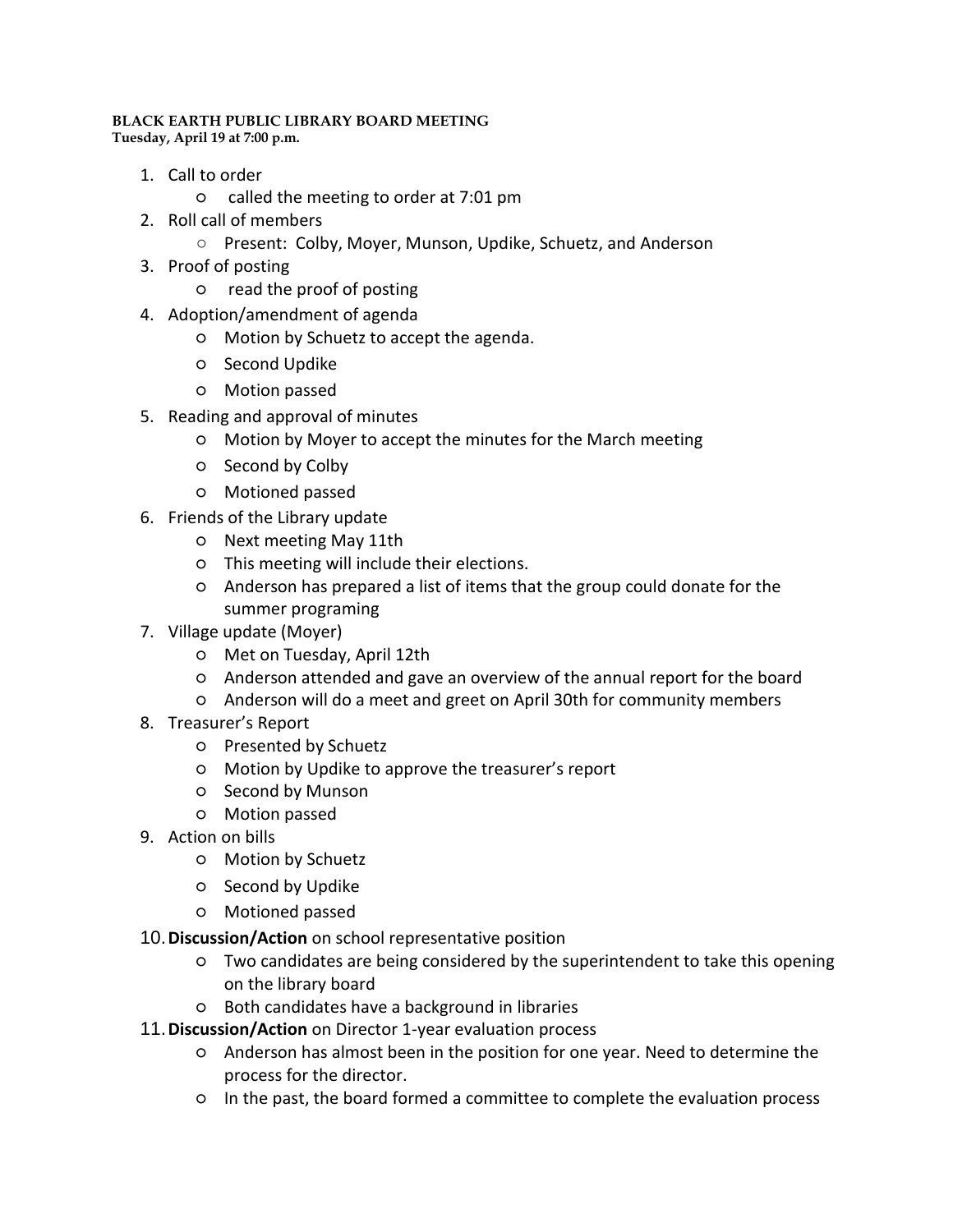- Schuetz has the form from the previous evaluation and recommends using the form that was used in the past
- Schuetz and Anderson will review the evaluation form and then route it to the rest of the board for Review
- The committee will include Colby and Schuetz
- The goal is to have the review finalized by the June library board meeting
- 12. **Discussion/Action** on Resolution #2022-02: Resolution of the Black Earth Library Board of Trustees Authorizing Designation, Carry-over, Transfer, and Reappropriation of Specified Funds from 2021 to 2022
	- Motion by Schuetz to approve the resolution
	- Second by Moyer
	- Motion passed
- 13. **Discussion/Action** on Flooring options
	- Anderson has put together quotes for replacement flooring in the library
	- Looking for noise dampening, durability, low maintenance, and ease of installation.
	- Board members should stop by the library to look at the samples that are currently in the library
	- Is there a way to protect the high traffic areas where patrons walk into the library?
- 14. Director's Report (Anderson)
	- The teen advisory board planned an event that went really well. Hoping that the group will continue to plan fun events like this.
	- The passport program will expand into Cross Plains and Mazo for the coming summer
	- The website is in the process of being updated
	- Space needs assessment is underway with help from SCLS. There will be a report and presentation regarding future space needs and communication of these space needs.
	- Rearranging the children's room is underway. Working on finding a way to open up the space.
	- Hoping to start a walking book club in June. It will be a group that walks and talks about books while the weather is nice.
	- Printing overdue notice for patrons who do not have an email address on file. These notices are being mailed. Roughly three letters per week, so the letters do not incur a significant cost.
	- Mazo hired a new library director
	- Anderson contributed a chapter to a book based on a project that she has been working on for a few years. The book will be published in June 2022
	- Motion by Schuetz to approve the report
	- Second by Updike
	- Motion passed
- 15. Future agenda items
	- June meeting will include a closed session to discuss Director's annual evaluation